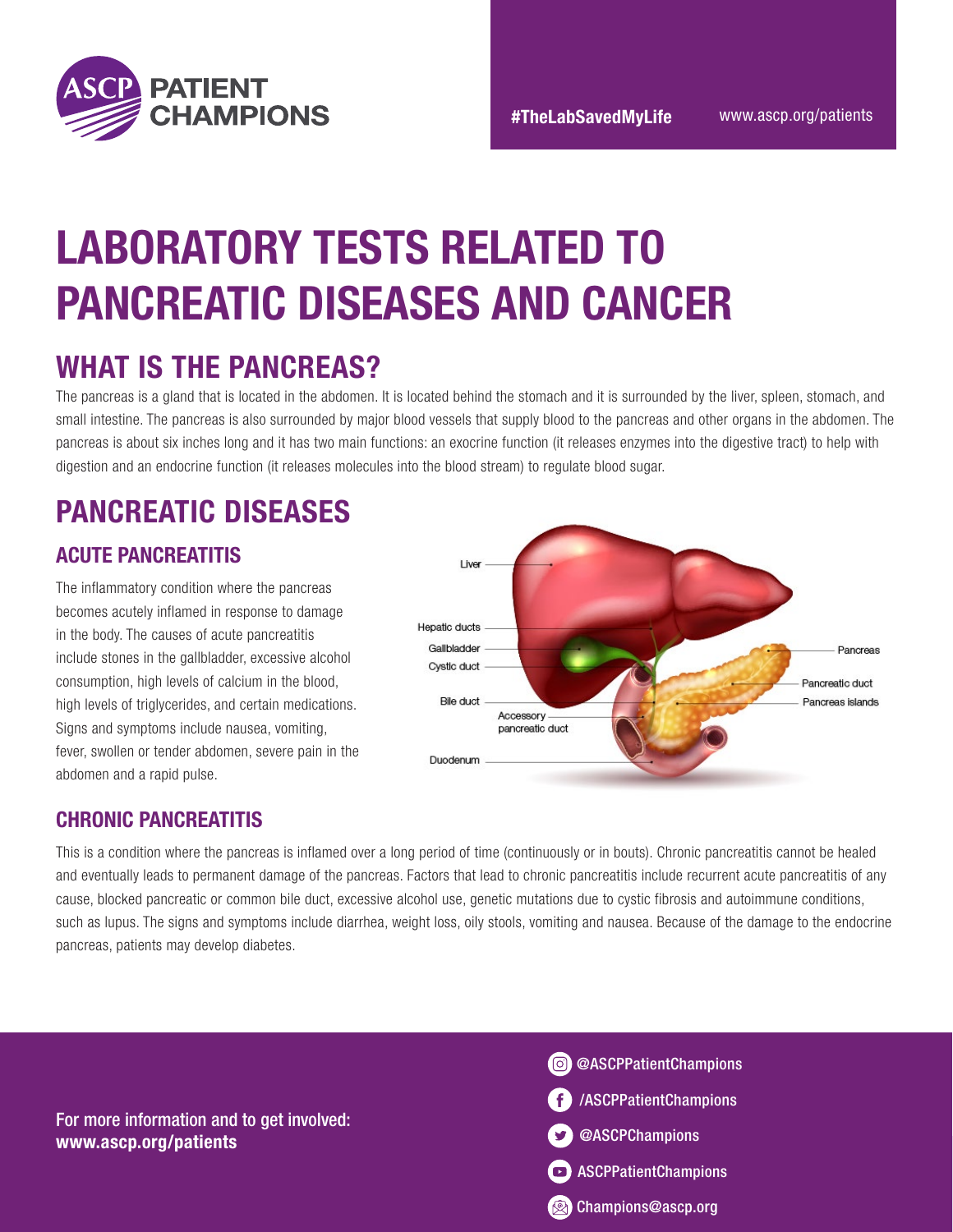

### PANCREAS TRANSPLANT PANCREAS TRANSPLANT

A pancreas transplant is a surgical procedure where a person A pancreas transplant is a surgical procedure where a person with a non-functioning pancreas receives a healthy pancreas from with a non-functioning pancreas receives a healthy pancreas from a deceased donor. One of the main endocrine functions of the a deceased donor. One of the main endocrine functions of the pancreas is to produce and secrete insulin into the bloodstream. pancreas is to produce and secrete insulin into the bloodstream. Pancreas transplants are usually done as a potential cure for type 1 Pancreas transplants are usually done as a potential cure for type 1 diabetes. It is rare but pancreas transplants may be recommended diabetes. It is rare but pancreas transplants may be recommended as treatment for pancreatic and bile duct cancers. Sometimes, a as treatment for pancreatic and bile duct cancers. Sometimes, a pancreas transplant is done at the same time as a kidney transplant pancreas transplant is done at the same time as a kidney transplant for people with kidneys that have been damaged by diabetes. for people with kidneys that have been damaged by diabetes. Because the transplant goal is to replace the endocrine function (but Because the transplant goal is to replace the endocrine function (but not the exocrine function), there are multiple surgical procedures and not the exocrine function), there are multiple surgical procedures and approaches to placing the pancreas transplant; thus, each patient approaches to placing the pancreas transplant; thus, each patient may have a slightly different organ placement. may have a slightly different organ placement.

### PANCREATIC CANCER PANCREATIC CANCER

Pancreatic cancer is a malignant growth that begins in the pancreas. Pancreatic cancer is a malignant growth that begins in the pancreas. The types of pancreatic cancer depend on the type of cell from which The types of pancreatic cancer depend on the type of cell from which the malignant tumor develops. The two types of cells in the pancreas the malignant tumor develops. The two types of cells in the pancreas are exocrine cells and (neuro)endocrine cells. Exocrine tumors are are exocrine cells and (neuro)endocrine cells. Exocrine tumors are the most common type of pancreatic cancer and contribute to about the most common type of pancreatic cancer and contribute to about 93% of the cases. (Neuro)endocrine tumors contribute to about 7% of 93% of the cases. (Neuro)endocrine tumors contribute to about 7% of pancreatic cancers. pancreatic cancers.

## TYPES OF PANCREATIC CANCER TYPES OF PANCREATIC CANCER

### EXOCRINE TUMORS EXOCRINE TUMORS

Exocrine tumors are located in the exocrine cells of the pancreas; Exocrine tumors are located in the exocrine cells of the pancreas; whose function is to help the body digest food. whose function is to help the body digest food.

ACINAR CELL CARCINOMA: This is a rare type of pancreatic ACINAR CELL CARCINOMA: This is a rare type of pancreatic cancer that begins in the exocrine cells that produce pancreatic cancer that begins in the exocrine cells that produce pancreatic enzymes. Signs and symptoms include pain in the abdomen, nausea, enzymes. Signs and symptoms include pain in the abdomen, nausea, unexplained weight loss, pain in the joints and skin rashes. This type unexplained weight loss, pain in the joints and skin rashes. This type of cancer contributes to about 2% of exocrine cancers. of cancer contributes to about 2% of exocrine cancers.

ADENOCARCINOMA: This type of malignant growth begins in the ADENOCARCINOMA: This type of malignant growth begins in the exocrine cells that line the pancreatic duct, whose function is to exocrine cells that line the pancreatic duct, whose function is to make enzymes for digestion. Signs and symptoms include bloating make enzymes for digestion. Signs and symptoms include bloating in the abdomen, indigestion, poor appetite, nausea, jaundice (a in the abdomen, indigestion, poor appetite, nausea, jaundice (a yellowing of the skin or the whites of the eyes), diarrhea, oily stool yellowing of the skin or the whites of the eyes), diarrhea, oily stool and unexplained weight loss. This type of cancer contributes to about and unexplained weight loss. This type of cancer contributes to about 95% of exocrine pancreatic cancers. 95% of exocrine pancreatic cancers.

ADENOSQUAMOUS CARCINOMA: This is a rare and aggressive type of malignant growth that contains squamous cells and gland-like cells. malignant growth that contains squamous cells and gland-like cells. This type of cancer contributes to between 1 to 4% of pancreatic This type of cancer contributes to between 1 to 4% of pancreatic exocrine cancers. exocrine cancers.

**COLLOID CARCINOMA:** This is a rare type of malignant growth that begins from a benign cyst called an intraductal papillary mucinous begins from a benign cyst called an intraductal papillary mucinous neoplasm. The malignant cells float in a gelatinous substance called neoplasm. The malignant cells float in a gelatinous substance called mucin. This type of cancer contributes to 1 to 3 percent of pancreatic mucin. This type of cancer contributes to 1 to 3 percent of pancreatic exocrine cancers. exocrine cancers.

SQUAMOUS CELL CARCINOMA: This is an extremely rare type of SQUAMOUS CELL CARCINOMA: This is an extremely rare type of exocrine pancreatic cancer that begins in the pancreatic duct. The exocrine pancreatic cancer that begins in the pancreatic duct. The malignant growth consists of squamous cells. This cancer is very rare malignant growth consists of squamous cells. This cancer is very rare such that its origins are not well understood. such that its origins are not well understood.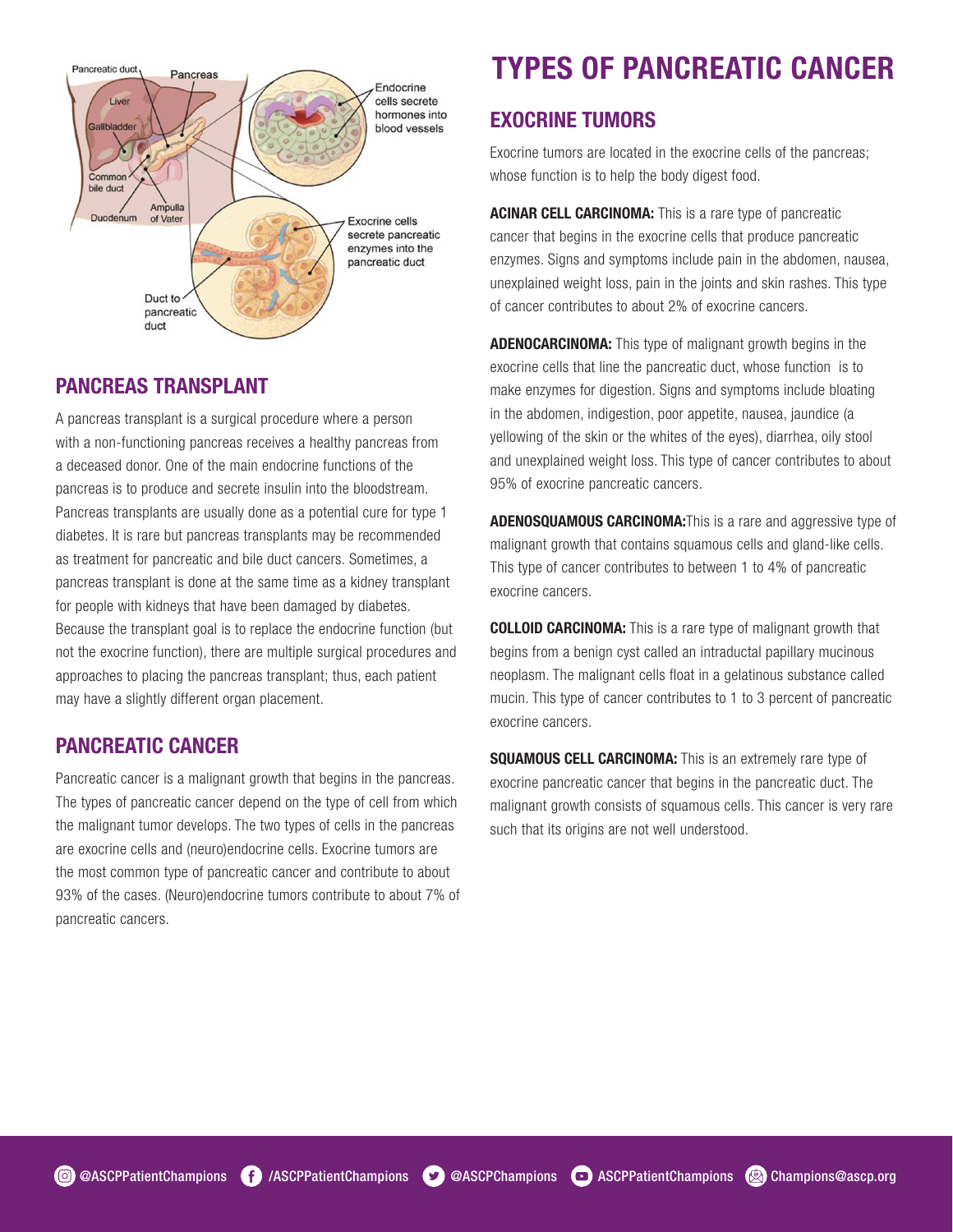### NEUROENDOCRINE TUMORS (NETS)

Pancreatic neuroendocrine tumors are less common compared to pancreatic exocrine tumors. They are located in the endocrine cells of the pancreas; whose function is to regulate blood sugar. Pancreatic neuroendocrine tumors are also known as islet cell tumors.

There are two categories of pancreatic NETs, functional and non-functional:

- Functional pancreatic NETs produce extra hormones that cause signs and symptoms. These types of tumors can be either malignant or benign. Majority of pancreatic NETs are functional tumors.
- Non-functional pancreatic NETs do not produce extra hormones and signs and symptoms appear after the tumor has spread. Most non-functional pancreatic NETs are malignant.

GASTRINOMA: This type of tumor begins in the neuroendocrine cells that make the gastrin hormone. Gastrin causes the stomach to release an acid that helps digest food. High levels of gastrin result in high levels of stomach acid which lead to stomach ulcers and diarrhea. The tumor usually forms in the head of the pancreas and small intestine. Most gastrinomas are malignant.

**GLUCAGONOMA:** This type of tumor begins in the neuroendocrine cells that produce the hormone glucagon. Glucagon increases the amount of glucose in the blood and helps the liver break down glycogen, which is the stored from of glucose. The glucagonoma tumor causes the release of high levels of glucagon in the blood which leads to high blood sugar (hyperglycemia). High levels of glucagon in the blood may cause a rash on the face, stomach or legs, headaches, frequent urination, diarrhea and tongue sores. Most glucagonomas are malignant.

**INSULINOMA:** This type of tumor begins in the neuroendocrine cells that produce the hormone insulin. Insulin is responsible for controlling the amount of glucose in the blood and moves the glucose into the cells to be used for energy in the body. High levels of insulin in the blood result in low blood sugar which causes blurred vision, headaches or lightheadedness and a fast heartbeat. Insulinomas are usually slow growing, rarely spread and are mostly benign.

NON-FUNCTIONING NEUROENDOCRINE TUMORS: This is a tumor that begins in neuroendocrine cells and does not produce any extra hormones. The signs and symptoms of a non-functioning NET include diarrhea, indigestion pain in the abdomen, unexplained weight loss and jaundice, a yellowing of the skin or the whites of the eyes. Most non-functioning neuroendocrine tumors are malignant.



### UNDER THE MICROSCOPE

*Normal pancreatic glands (left) at the interface with a neuroendocrine tumor of the pancreas (right). Note that the collection of tumor cells is monomorphic (all look the same) while the normal gland is heterogeneous (all look different).*

### STAGES OF PANCREATIC CANCER

The stages of pancreatic cancer determine how far the cancer has spread and what parts of the body it has spread to. Your treatment plan and prognosis will depend on the staging portion of your diagnosis. Below is a short description of each stage:

**STAGE 0:** There are abnormal cells in the lining of the pancreas. The cells may or may not be cancerous and spread into nearby tissue.

**STAGE I:** The cancer is only in the pancreas and has not spread to nearby tissue.

- Stage IA: The tumor is less than 2 centimeters (cm)
- Stage IB: The tumor is larger than 2cm.

**STAGE II:** The cancer has spread to nearby tissues, organs or lymph nodes near the pancreas.

- Stage IIA: The cancer has spread to nearby tissues and organs but has not spread to the lymph nodes or major blood vessels.
- Stage IIB: The cancer has spread to nearby lymph nodes and nearby tissues and organs but it has not spread to major blood vessels.

**STAGE III:** The cancer has spread to major blood vessels near the pancreas and nearby lymph nodes but it has not spread to other parts of the body.

**STAGE IV:** The cancer is of any size and has spread to other parts of the body such as the liver and the lungs. It may have spread to the lymph nodes as well. Another way to describe this stage is that the cancer has metastasized.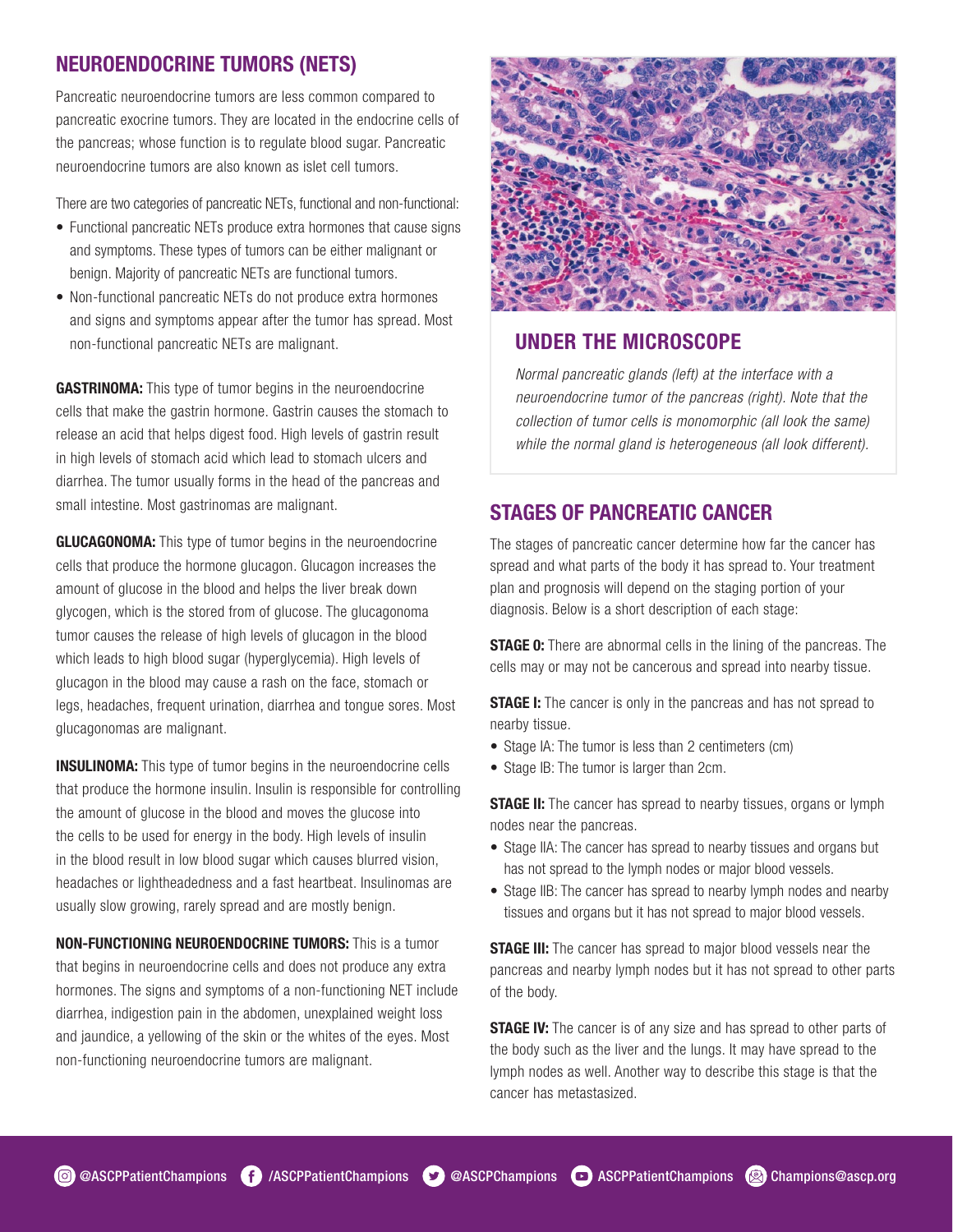# LAB TESTS RELATED TO PANCREATIC DISEASES AND CANCER

*\*Please note that reference ranges are set by individual laboratories for their specific populations so reference ranges might differ slightly.*

**BIOPSY:** This procedure is the removal of a small tissue sample from the pancreas to be analyzed under a microscope. The sample can be collected using a needle through the skin and into the pancreas (fineneedle aspiration). This test is important because it helps determine whether the cells are cancerous.

CANCER ANTIGEN 19-9 (CA 19-9): This test measures the amount of CA 19-9 in the blood. The test is important because CA 19-9 is a tumor marker that indicates the presence of cancer in the body and elevated levels can indicate pancreatic cancer. The typical reference range\* is between 0-37 U/mL.

### SCREENING TESTS RELATED TO PANCREATIC DISEASES AND CANCER

COMPUTED TOMOGRAPHY SCAN (CT SCAN): This is a type of x-ray scan, usually of the whole body if there is any suggestion from a clinical examination or blood test that a cancer present in the pancreas has spread beyond the pancreas, for example to the liver.

MAGNETIC RESONANCE IMAGING (MRI): This test uses strong magnets and radio waves to take detailed images of the pancreas. This test is important because it identifies abnormalities in the pancreas such as cancer.

**ULTRASOUND:** This test utilizes sound waves to create images of the pancreas. The two types of ultrasounds used are an abdominal ultrasound or an endoscopic ultrasound. The abdominal ultrasound takes images of the abdomen. For the endoscopic ultrasound, a thin, flexible tube called an endoscope is used to view the digestive tract and get biopsy samples of the pancreatic tumor.

### LAB TESTS RELATED TO MONITORING PANCREATIC DISEASES AND CANCER

CANCER ANTIGEN 19-9 (CA 19-9): This test measures the amount of CA 19-9 in the blood. The test is important because CA 19-9 is a tumor marker that indicates the presence of cancer in the body and it can be used to monitor response to treatment. The typical reference range\* is between 0-37 U/mL.

CARCINOEMBRYONIC ANTIGEN (CEA): This is a blood test that measures the amount of the tumor marker CEA. This test is important because an increase or decrease in CEA is a sign of whether the treatment is working. Increases in CEA may be a sign that the treatment is not working effectively or that the cancer has returned. The typical reference range\* is between  $0 - 2.5$  ng/mL.

### LAB TESTS INVOLVED IN PANCREAS TRANSPLANTS

CROSS-MATCHING: This is a test performed before transplantation to help assess whether the donor organ will be compatible with the recipient.

COMPLETE BLOOD COUNT (CBC): This test determines your overall health status by looking at your overall blood count levels, including your red and white blood cell count, your platelets, and lymphocytes. This test is important because it can indicate if you are having a condition or disease, such as an infection, anemia, inflammation, or cancer.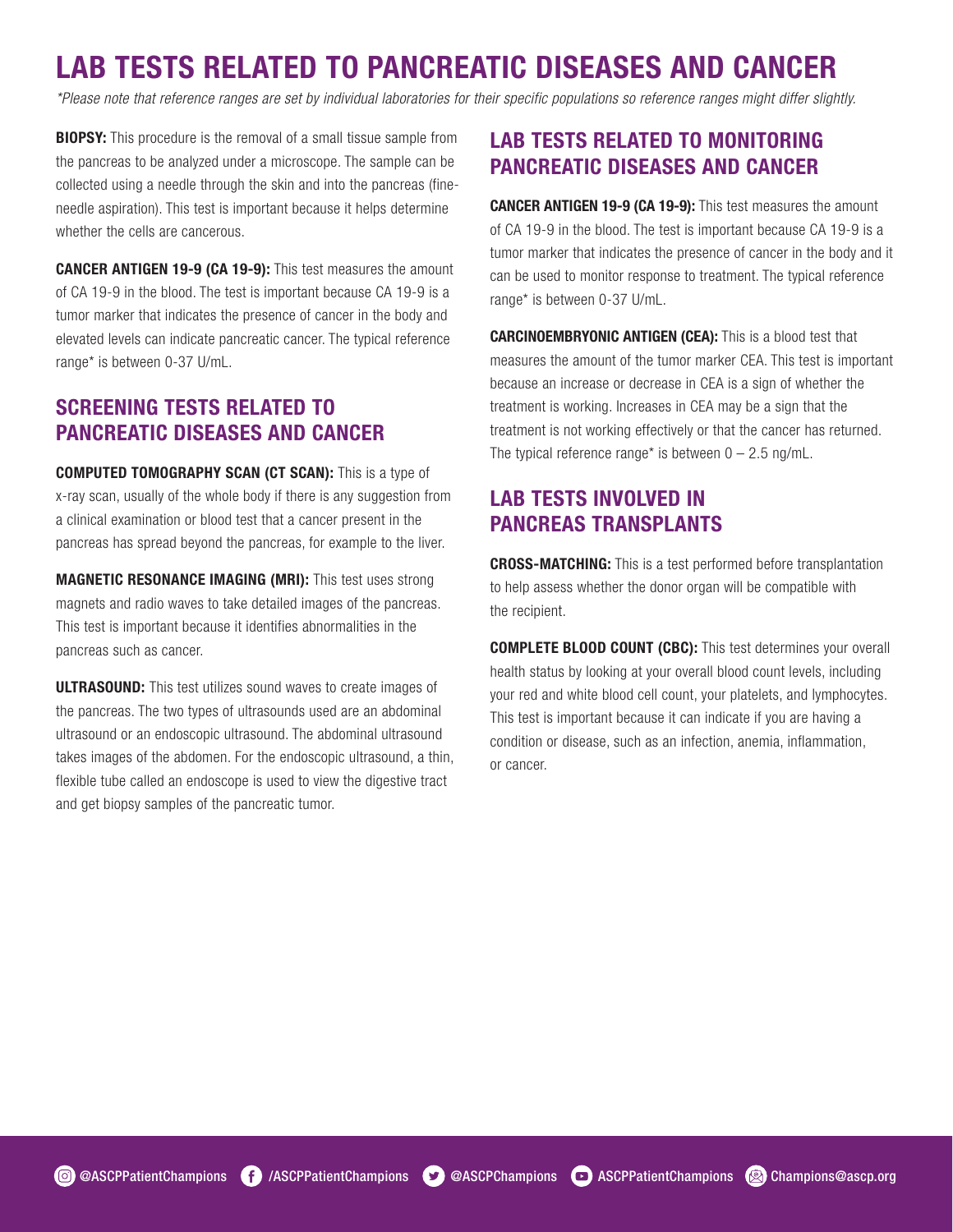#### TYPICAL REFERENCE RANGES FOR MEN\*:

| <b>Complete Blood Count</b>             | <b>Role in Health</b>                            | <b>Typical Reference Range*</b> |  |  |  |
|-----------------------------------------|--------------------------------------------------|---------------------------------|--|--|--|
| <b>Hematocrit</b>                       | Plasma in Red<br><b>Blood Cells</b>              | 38.3-48.6%                      |  |  |  |
| Hemoglobin                              | Oxygen-Carrying<br>13.2-16.6 grams/dL<br>Protein |                                 |  |  |  |
| <b>Platelet Count</b>                   | <b>Blood Clotting</b>                            | $135-317 \times 103$ /ul        |  |  |  |
| <b>Red Blood Cell Count</b>             | Carry Oxygen                                     | Between 4.35-5.65 x 106 /uL     |  |  |  |
| <b>White Blood</b><br><b>Cell Count</b> | <b>Fight Infections</b>                          | 3400-9600 cells/ul              |  |  |  |

#### TYPICAL REFERENCE RANGES FOR WOMEN\*:

| <b>Complete Blood Count</b>             | <b>Role in Health</b>                                 | <b>Typical Reference Range*</b> |  |  |  |
|-----------------------------------------|-------------------------------------------------------|---------------------------------|--|--|--|
| <b>Hematocrit</b>                       | Plasma in Red<br>$35.5 - 44.9%$<br><b>Blood Cells</b> |                                 |  |  |  |
| <b>Hemoglobin</b>                       | Oxygen-Carrying<br>11.6-15 $q$ rams/dL<br>Protein     |                                 |  |  |  |
| <b>Platelet Count</b>                   | <b>Blood Clotting</b>                                 | 157-371 x 103 /ul               |  |  |  |
| <b>Red Blood Cell Count</b>             | Carry Oxygen                                          | Between 3.92-5.13 x 106 /u      |  |  |  |
| <b>White Blood</b><br><b>Cell Count</b> | <b>Fight Infections</b>                               | 3400-9600 cells/uL              |  |  |  |

### BLOOD TYPE COMPATIBILITY

### ASK YOUR DOCTOR

- What are my treatment options? Which treatment plan do you recommend and why?
- What is my prognosis?
- What is the stage of my cancer? What does this mean?
- Do I need to make any dietary changes?
- Will I need to take pancreatic enzymes? How often?
- What lifestyle changes should I make?
- What other lab tests should I get?
- How should I expect to feel during and after treatment?

|                                | <b>Donor's Blood Type</b> |           |           |           |           |           |           |           |           |  |
|--------------------------------|---------------------------|-----------|-----------|-----------|-----------|-----------|-----------|-----------|-----------|--|
|                                |                           | $0-$      | $0+$      | $B-$      | $B+$      | А-        | $A+$      | AB-       | $AB+$     |  |
| Patient's<br><b>Blood Type</b> | $AB+$                     | $\bullet$ | $\bullet$ | $\bullet$ | $\bullet$ | $\bullet$ | $\bullet$ | $\bullet$ | $\bullet$ |  |
|                                | $AB -$                    | $\bullet$ |           | $\bullet$ |           | $\bullet$ |           | $\bullet$ |           |  |
|                                | $A+$                      | $\bullet$ | $\bullet$ |           |           | $\bullet$ | $\bullet$ |           |           |  |
|                                | $A-$                      | $\bullet$ |           |           |           | $\bullet$ |           |           |           |  |
|                                | $B+$                      | $\bullet$ | $\bullet$ | $\bullet$ | $\bullet$ |           |           |           |           |  |
|                                | $\mathsf B$ -             | $\bullet$ |           | $\bullet$ |           |           |           |           |           |  |
|                                | $0+$                      | $\bullet$ | $\bullet$ |           |           |           |           |           |           |  |
|                                | $O-$                      | $\bullet$ |           |           |           |           |           |           |           |  |